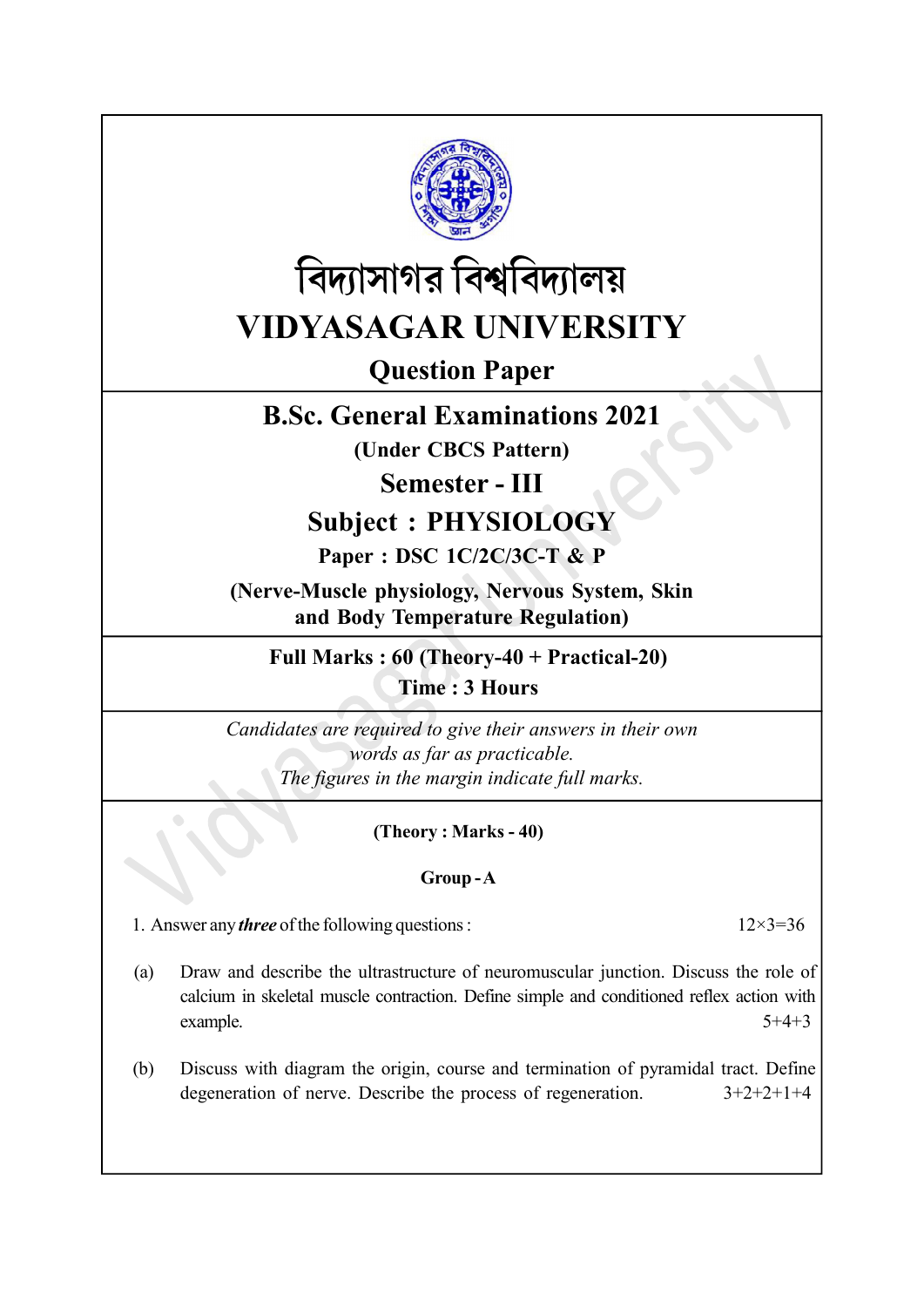- (c) Discuss the process of formation, composition and function of cerebrospinal fluid. Discuss the role of hypothalamus in regulation of hunger and thirst.  $2+2+2+3+3$
- (d) State the composition and mechanism of secretion of sweat. Discuss the role of hypothalamus in regulation of body temperature. 4+4+4
- (e) Discuss briefly about different wave patterns in EEG. State the functions of limbic system. Define decerebrate rigidity. What is spinal shock? 4+4+2+2
- (f) Differentiate between isotonic and isometric muscle contraction. Discuss briefly about the structure of muscle spindle. What are chronaxie and rheobase? Describe the structure of different layers of skin. 2+4+2+4

#### Group - B

|                     | 2. Answer any two of the following questions:                                                                                                                                            | $2 \times 2 = 4$ |  |  |
|---------------------|------------------------------------------------------------------------------------------------------------------------------------------------------------------------------------------|------------------|--|--|
| (a)                 | Differentiate between eccrine and apocrine gland?                                                                                                                                        | $\overline{2}$   |  |  |
| (b)                 | What is Brown-Sequard syndrome?                                                                                                                                                          | $\overline{2}$   |  |  |
| (c)                 | What is Bell-Magendi law?                                                                                                                                                                | $\overline{2}$   |  |  |
| (d)                 | What is extrapyramidal tract?                                                                                                                                                            | $\overline{2}$   |  |  |
| বঙ্গানুবাদ          |                                                                                                                                                                                          |                  |  |  |
|                     | বিভাগ-ক                                                                                                                                                                                  |                  |  |  |
|                     | নিম্নলিখিত যে কোনো <b>তিনটি</b> প্রশ্নের উত্তর দাও ঃ                                                                                                                                     | ১২×৩=৩৬          |  |  |
| $(\overline{\Phi})$ | স্নায়ুপেশীর সংযোগস্থলের আণুবিক্ষণীক গঠন চিত্রসহ বর্ণনা কর। অস্থিপেশীর সংকোচনে $\rm Ca^{+2}$ -এর<br>ভূমিকা আলোচনা কর। সরল ও অজিত বা সাপেক্ষ প্রতিবর্ত ক্রিয়ার সংজ্ঞা লেখ উদাহরণ সহযোগে। | $6 + 8 + 9$      |  |  |
| (খ)                 | পিরামিডাল স্নায়ুপথের উৎস, পথ এবং গন্তব্যস্থল চিত্র সহকারে বর্ণনা কর। স্নায়ুতন্তুর অপজনন বলতে                                                                                           | $8+2+5+8$        |  |  |
|                     | কি বোঝ? কিভাবে স্নায়ুতলের পূনঃজনন ঘটে?                                                                                                                                                  |                  |  |  |
| (3)                 | মস্তিষ্কের মেরুরসের উৎপাদন, উপাদান ও কার্যাবলী বর্ণনা কর। ক্ষুধা ও তৃষ্ণা নিয়ন্ত্রনে হাইপোথ্যালামাসের                                                                                   |                  |  |  |
|                     | ভূমিকা আলোচনা কর।                                                                                                                                                                        | 9+9+2+9+6        |  |  |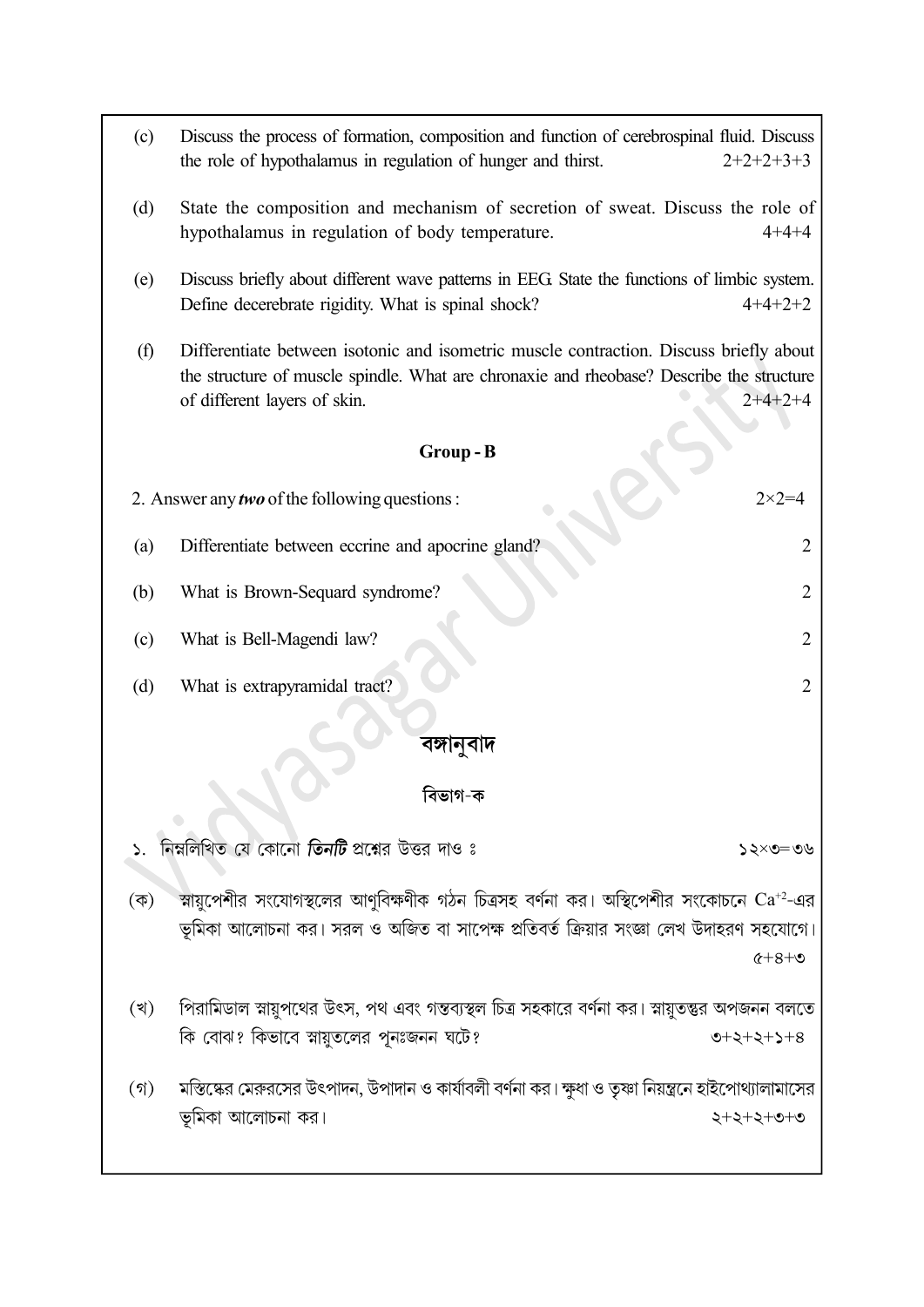- ঘামের উপাদান ও স্বেদক্ষরণ পদ্ধতি বর্ণনা কর। দেহতাপ নিয়ন্ত্রনে হাইপোথ্যালামাসের ভূমিকা  $(\nabla)$ আলোচনা কর।  $(8+8)+8$
- EEG-এর বিভিন্ন প্রকার তরঙ্গ সম্পর্কে আলোচনা কর। লিম্বিক সিস্টেমের কাজ লেখ। ডিসেরিব্রেট  $(\mathscr{G})$ রিজিডিটি এর সংজ্ঞা লেখ। সুযুন্মা অভিঘাত কাকে বলে?  $8 + 8 + 2 + 2$
- সমটান ও সমদৈর্ঘ্য পেশী সংকোচনের মধ্যে পার্থক্য লেখ। পেশী স্পিণ্ডিলের গঠন বর্ণনা কর। ক্রোন্যাক্সি  $(\mathcal{D})$ রিওবেস বলতে কি বোঝ? ত্বকের গঠন বর্ণনা কর।  $2+8+2+8$

### বিভাগ-খ

- ২. নিম্নলিখিত যে কোনো *দুটি* প্রশ্নের উত্তর দাও ঃ
- এক্রিন ও অ্যাপোক্রাইন গ্রন্থির মধ্যে পার্থক্য লেখ।  $(\overline{\Phi})$
- (খ) Borwn–Sequard
- Bell–Magendi Law  $(5)$
- এক্সটা-পিরামিডাল ট্যাক্ট কি?  $(\nabla)$

### (Practical)

#### Paper - DSC–1C P

#### (Nerve-Muscle physiology, Nervous System, Skin and Body Temperature Regulation)

#### Marks : 20

#### Group - A

1. Answer any *one* of the followng questions :  $15 \times 1 = 15$ 

- (a) Describe the principle and procedure of skeletal muscle staining using methylene blue. Mention the significance of this staining method.  $5+7+3$
- (b) How will you isolate a nerve fibre with node(s) of Ranvier? Describe the principle and procedure of staining node(s) of Ravier using  $AgNO<sub>3</sub>$ .  $5+(4+6)$
- (c) What is reaction time? Describe the procedure of measurement of handgrip strength mentioning the principle of measurement.  $3+(7+5)$

২

১ $\times$ ২ $=$ ৪

২

২

২